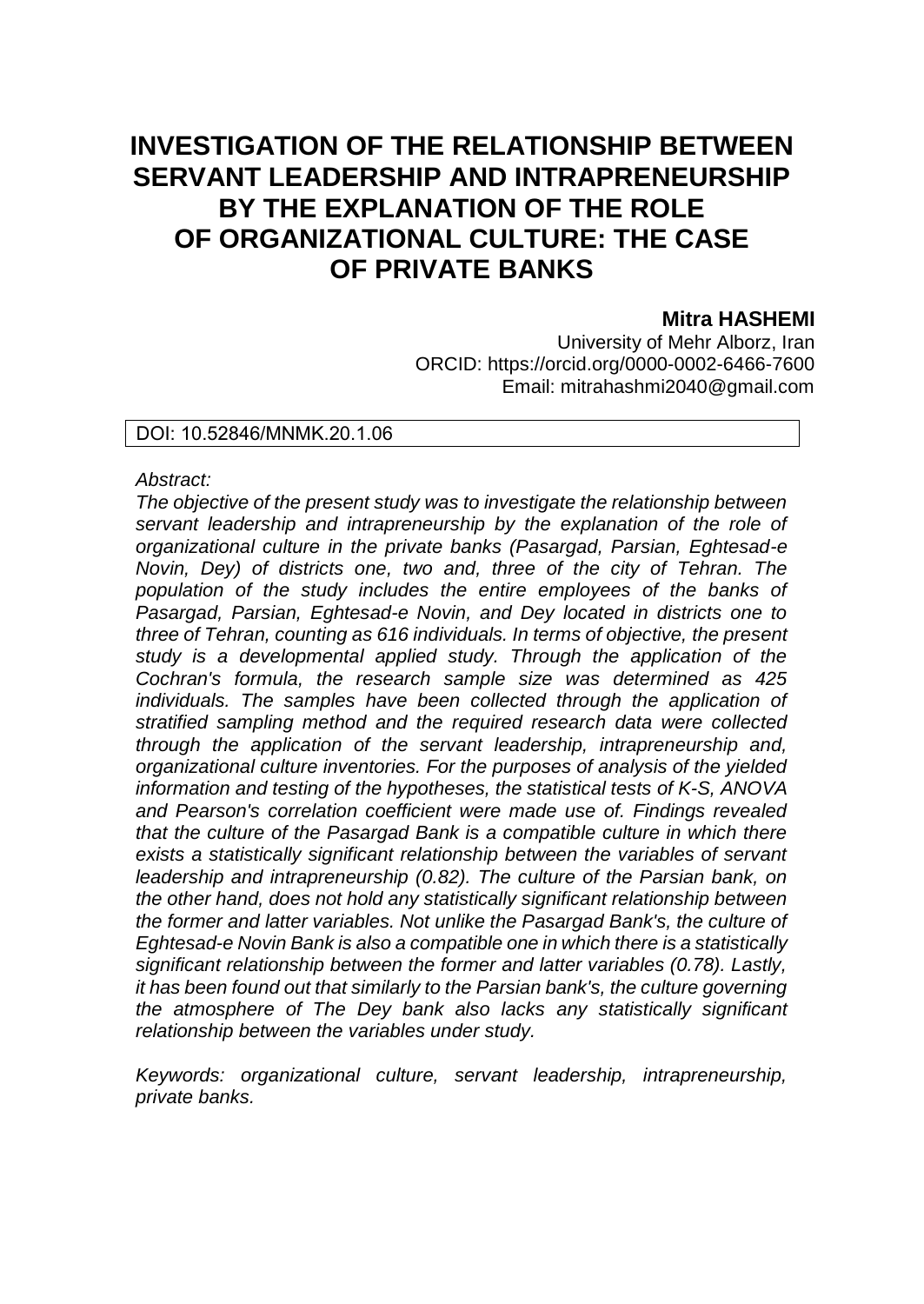# **1. Introduction**

In case of service providing organizations, one of the most important factors effective on both preserving of customers and attracting new ones is the quality of services. In fact a main survival strategy in these organizations is providing a better quality. Fast changes, versatility, increasing variability of the workforce and the variability in the tastes of customers have caused many researchers to shift their focus on the provision of solutions for the improvement of organizations' performance. This requires changes in the structures, culture, procedures and other organizational dimensions. For example the application of suitable leadership models and expansion and development of these models' indices in different organizations can be a manifestation of the former shift of focus. Management style can provide the necessary contexts for the maturation of the employees. Until now, several different leadership models have been proposed and one model that considers the relationship between the leader and the followers from the aspects of service provision, growth, development and empowerment is the Servant leadership style. The theory of servant leadership was initially mentioned by Robert Greenleaf (1976) in an article titled as "servant as a leader" (Washington et al., 2006: 700- 716). Another key variable with the potential of helping organizations as a competitive advantage is intrapreneurship. Previous studies have shown that organizations that put more emphasis on intrapreneurship are healthier and more successful than other organizations (Vigoda et al., 2007). In fact, entrepreneurship has been identified as the driver of evolutions and developments of economy, culture and, the community. The growth and pervasiveness of this phenomenon can cause fundamental evolutions in the national economy (Fadaei, 2008: 54). What determines the direction and path of an entrepreneur towards his/her goals is something that rises from the within. His/her determination for moving on or stopping is not something born from the conditions, environment and or the surrounding people (Talebi, 2013: 132).

As Stoner (1998) points out, there are various motives that are effective on becoming an entrepreneur while the most important one is the need for success, income, fame and more important than all, the need for feeling of independence and usefulness. All these factors can be strengthened among the workforces through psychological empowerment; as a result the organization moves towards having more entrepreneur and empowered employees (Moghimi, Muhammad, 2008: 157).

In every country it is essential to make efforts for orienting organizations towards corporate entrepreneurship and improving their capabilities. More important than all, the existing structures must also allow state organizations to improve their empowerment abilities in a way that they are made ready for undertaking more effective roles. Since 1990s we have been witnessing evolutions and changes in the state sectors of many countries in a way that, the bureaucratic and hierarchical structure that used to govern almost every organization during the  $20<sup>th</sup>$  century is transforming into a type of versatile and efficient state management style. The former transformation is neither a simple rethinking nor a minor change in management; rather it is an all-aspect change that is supported by a new paradigm known as entrepreneurship management (entrepreneur organization) (Thompson, 1999: 290). Therefore it is crucially needed to review the organizations' corporate structures in order to promote employees' organizational culture as well as corporate entrepreneurship (Fathi & Paakdel, 2014). Organizational culture is effective on the entire aspects of an organization and it is believed that organizational culture shapes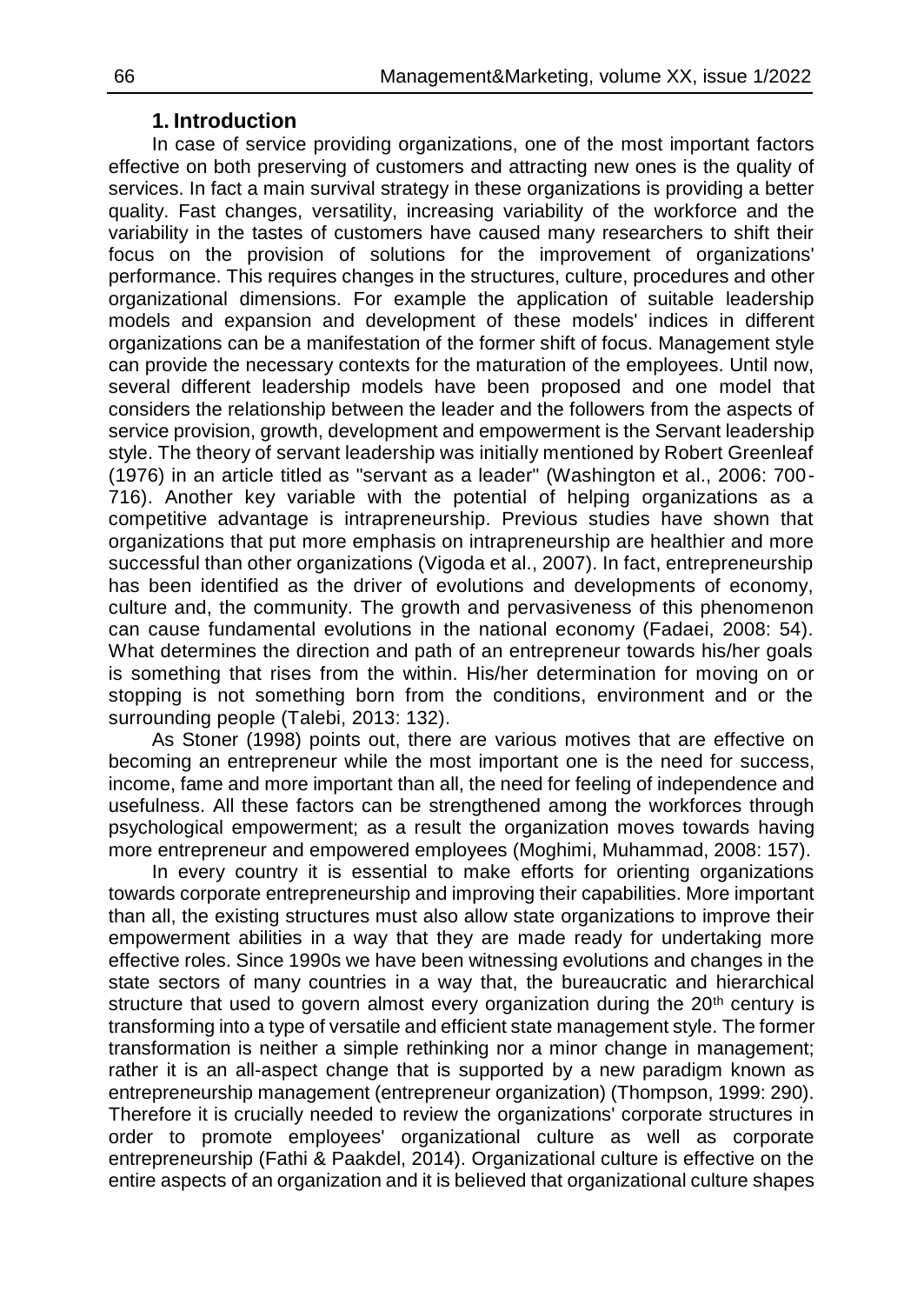and guides the required resources for production and improvement of organizational performance and efficiency. On this basis, as long as organizations are not adequately familiarized by their organizational culture and its indices, they will continue facing practical difficulties such as organizational conflicts, lack of organizational coherence and reduced performance. The present study not only tends to identify the governing organizational cultures of private banks of Tehran, but also it tries to individually investigate the relationship between the variables of intrapreneurship and servant leadership within the identified culture of each bank (Ilsev & Gumusluoglu ,2009).

# **2. Literature review**

### *2.1 Servant Leadership*

The theory of servant leadership was based on the theory of servitude. According to Greenleaf, organizations do not and perhaps do not serve communities as they should (Ash Oke, 2007, 1437). Graham (1996), Buchen (1998), Spears (1996), Farling et al. (1999), Labe (1999), Wong and Peach (2003), Barbuto. And Wheeler (2000), Russell (2001), Patterson (2003) quoted by Anderson, 2009), Russell and Stone (2002), Millard (quoted by Adamson, 2009) They presented the dimensions and components of servant leadership as a result of field studies and research in an operational way.

|                             | anu r <del>escarunci</del> s                                  |  |  |  |  |
|-----------------------------|---------------------------------------------------------------|--|--|--|--|
| <b>Researchers</b>          | <b>Components</b>                                             |  |  |  |  |
| Farling (1999)              | Service, Influence, Credibility, Trust, Insight and Insight   |  |  |  |  |
| Wong & Peach (2003)         | Personal Tendencies, People's Tendencies,                     |  |  |  |  |
|                             | Conscientiousness, and Process Orientation                    |  |  |  |  |
| Barbuto & Wheeler<br>(2000) | Modeling, Compassion, Credibility, Insight into the Future    |  |  |  |  |
| <b>Russell (2001)</b>       | Insight, credibility, trust, role modeling, leadership,       |  |  |  |  |
|                             | appreciation of others, empowerment and service               |  |  |  |  |
| Russell & Watson (2002)     | Basic characteristics: (creating vision, honesty and          |  |  |  |  |
|                             | perfectionism, trust, service, role modeling, leadership,     |  |  |  |  |
|                             | appreciation of others, capability)                           |  |  |  |  |
|                             | Complementary features: (communication, credentials,          |  |  |  |  |
|                             | forwarding, availability, influence and persuasion, effective |  |  |  |  |
|                             | listening, encouragement, training, delegation)               |  |  |  |  |
| Patterson (2003)            | Divine Love, Humility, Altruism, Trust, Vision, Service,      |  |  |  |  |
|                             | Empowerment                                                   |  |  |  |  |
| Adamson (2009)              | Developing People, Strong Personal Relationships,             |  |  |  |  |
|                             | Encouragement and Recognition, Collaborating with Others,     |  |  |  |  |
|                             | and Initiative                                                |  |  |  |  |

### **Table 1. Dimensions of servant leadership from the perspective of theorists and researchers**

**Service:** Motivation of managers in situations that are completely in the interests of the main owners of the organization and dedicate themselves to the organization and its goals (Zahedi, 1391, 13).

**Humility and humility:** preferring one's own interests to sacrificing the interests of others and doing something out of humility without eyes (Gholipour, 2009, 7).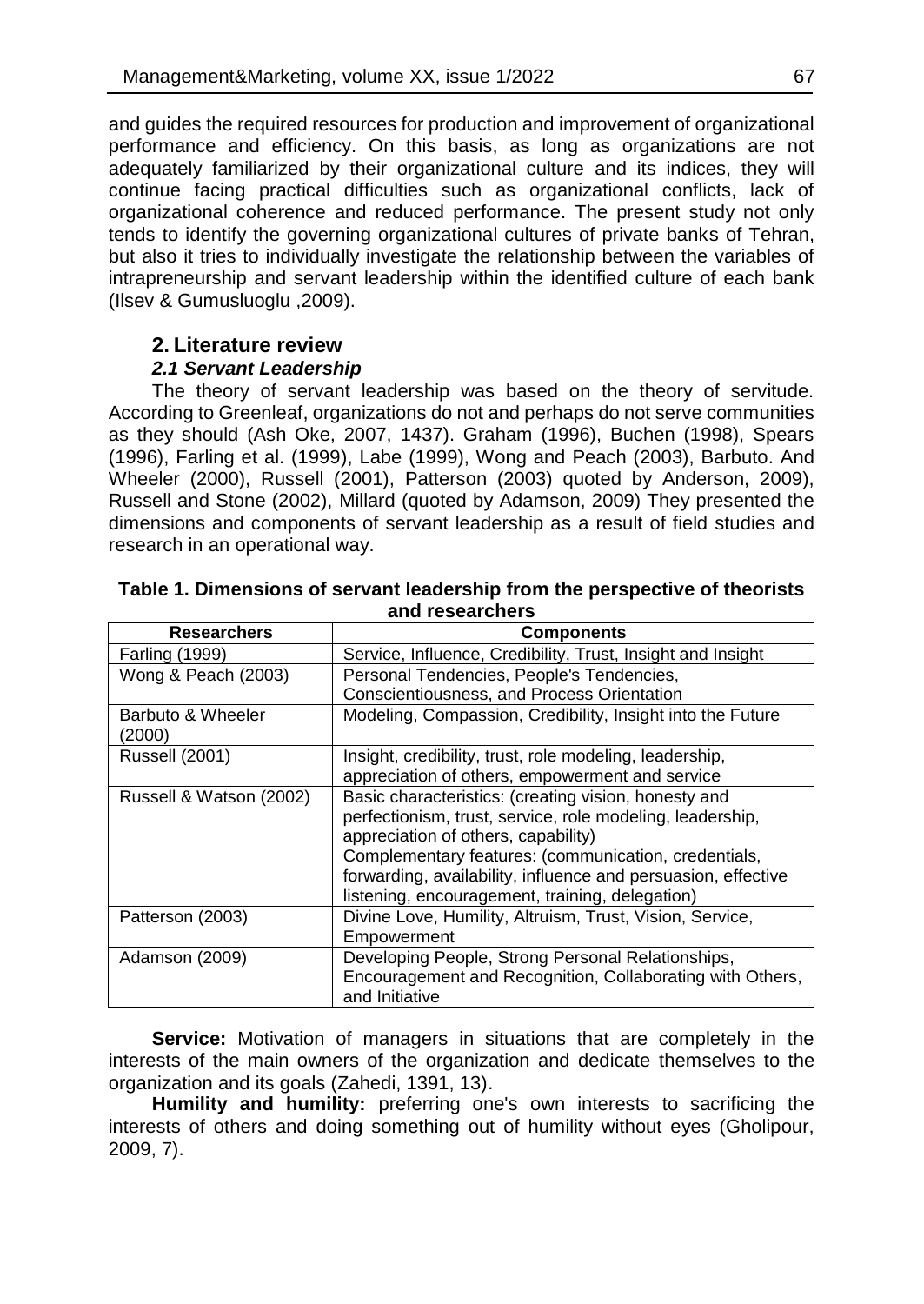**Reliability:** A dynamic phenomenon that is effective in building trust through interaction and various factors such as potential cognitive consequences, dependence and sense of security (Panahi, 2008, 89).

**Compassion:** Serving others, not expecting compensation, and kindness and the component of respect for others, which refers to polite behavior, respect for ideas and thoughts, and respect for human rights (War and Gene, 2014, 19).

Servant leaders lead to job satisfaction by trusting their employees (Daley & vasu,1998).

Reduce control and monitoring costs, and increase organizational initiative and learning (Dodgson,1993).

Servant leaders, through empowerment and excellence behaviors, employee independence and leadership, increase the quality of the relationship between the leader and the followers and lead to the active participation of employees in challenging tasks (Dierendonck Van,2011).

Servant leaders with an emphasis on justice, empathy, encouragement, humility and knowledge and with effort, creativity and entrepreneurship become a social entrepreneur (Nash & DeGraaf ,2007).

Leaders and entrepreneurs share the characteristics of innovation and vision, personal mobility and risk-taking(perren,2005).

Wang and Page (2003) presented an extended conceptual model for measuring servant leadership, based on the literature and personal experiences of authors in leadership in four dimensions: personal orientation, people tendency, conscientiousness, and process orientation. According to Greenleaf (1977), the results indicate that servant leaders seek to motivate followers and others to serve.

Karaminia et al. (2010) explained the relationship between leadership style and organizational culture and organizational commitment in the military. In stating his goals from this research, he stated that: Efficient human resources, due to being valuable to reputable organizations and institutions and employing human resources, need competent leaders and use effective leadership styles to be able to increase organizational commitment. And create a favorable organizational culture in the organization. Extensive research was conducted by Shine (2004, 1993). This research showed that organizational culture and servant leadership can influence each other. Yazdkhahi (2009) conducted a study entitled The relationship between organizational culture and leadership in public universities. The results showed that there is a significant relationship between group culture and hierarchical culture with leadership.

Jafar Khoshbakhti et al. (2011) presented a study aimed at determining the relationship between service leadership style and organizational commitment of employees. The results show a significant relationship between service leadership style and organizational commitment variables, emotional and normative, but between this style and continuous commitment relationship There is no significance. According to the results, in order to successfully implement the service leadership style, managers must pay attention to the promotion of organizational maturity and professional and personal growth at all levels, while paying attention to the emotions of employees. Eslami et al. (2012), in a study examining the structural relationships between employee leadership and organizational service orientation and organizational citizenship behavior, showed that managers must develop service delivery systems to directly influence employee citizenship behavior. Leiden et al. (2014) showed that servant leadership is relevant and effective in performance. Joe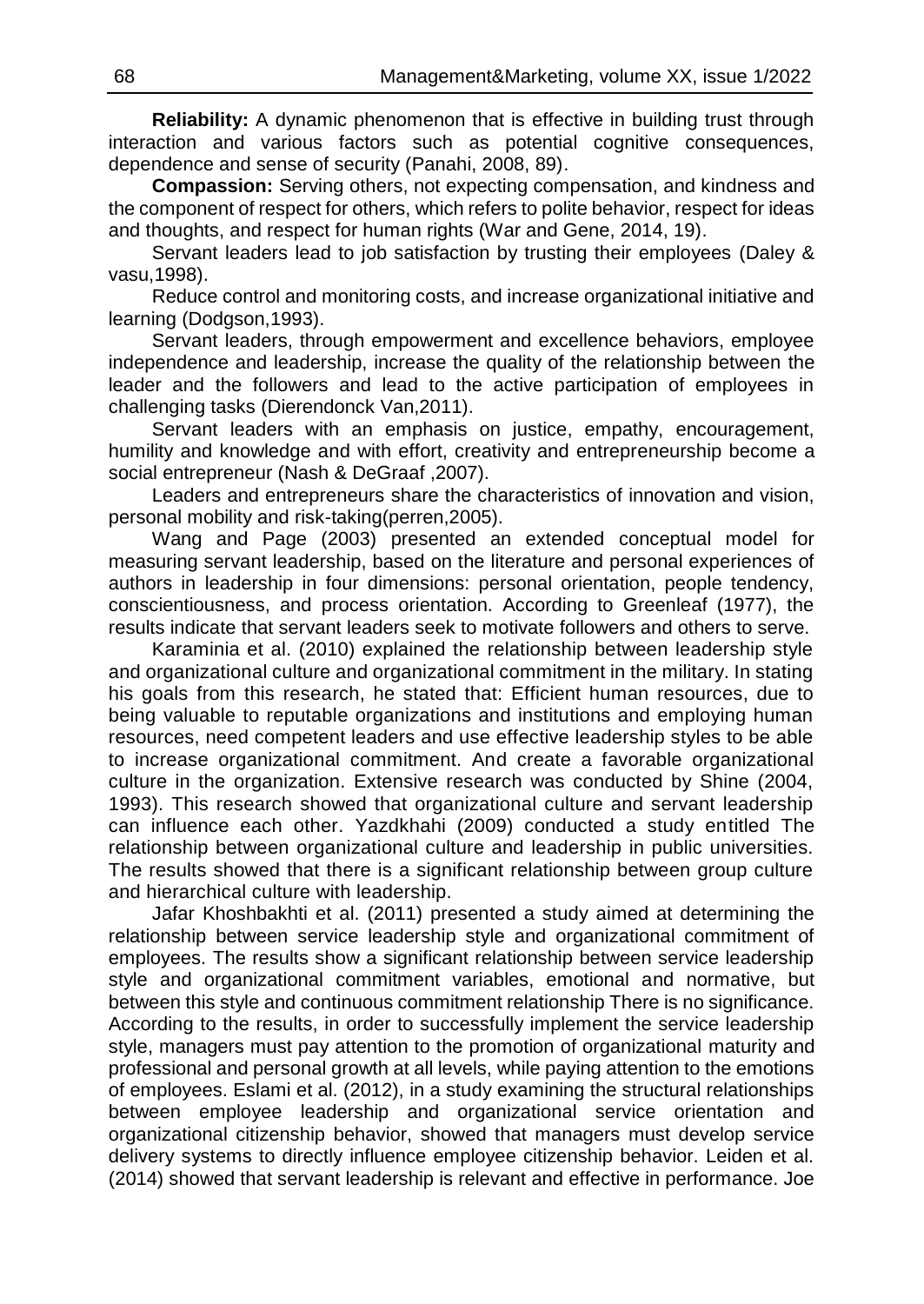and Joe (2011) proved that learning organizational culture has a positive and significant relationship with organizational citizenship behavior and improving the performance of the organization and employees. Examining the empirical background, it can be stated that most research in the field of servant leadership has focused on predicting the causes of these behaviors. In this regard, various variables such as organizational culture and entrepreneurship within the organization, etc. are proposed.

### *2.2 Organizational entrepreneurship*

Organizational entrepreneurship requires the creation of entrepreneurial behavior within the organization. Terms such as internal entrepreneurship, intraorganizational entrepreneurship, organizational audacity, innovation, entrepreneurial strategy development, organizational-level entrepreneurship status, and orientation have all been used to describe the phenomenon of organizational entrepreneurship. Organizational entrepreneurship can enhance organizational competencies and develop opportunities by creating internal innovation. Creating internal innovation requires action to motivate individuals and groups that are influenced by organizational characteristics.

There is no perfect standard to prove whether an organization is an entrepreneur or not. It should be noted that "organizational entrepreneurship and the factors that create it are not absolute: There are some factors that promote or prevent opportunities for organizational entrepreneurship. It is necessary for the organization to overcome the factors that hinder organizational entrepreneurship in order to overcome them." Promoting organizational entrepreneurship within the organization, understanding and insight, after recognizing the barriers, managers need to implement some innovative aspects of the organization researchers identified the following factors in the success of organizational innovation: atmosphere and direction; Entrepreneurship is a small, flat-structured organization with multiple approaches and interactive learning. Entrepreneurship and organizational behavior Zahra (1993) has also emphasized the importance of organizational support for organizational entrepreneurship elements of organizational support such as management support, authority, reward, time access and removing internal boundaries that are all important organizational elements Effective on ka Organizational creation are known. Organizational entrepreneurship can exist in many forms, but ultimately relates to fostering innovation, risk-taking, and active behavior in founding the organization (Ebrahimpoor, Yaghoby & Niare, 2015).

Sadler (2000) conducted a study on organizational entrepreneurship in the public sector that identified various recurring limitations and stimuli of organizational entrepreneurship in both the public and private sectors. His results showed that entrepreneurship in the public sector of organizations:

1 -They have a more chaotic environment than conservative organizations.

2 .The tendency to participate in the decision-making process and the dispersal of power bases, which fosters support for innovation.

2 .They tend to use less integration than conservative organizations.

4 .They are more independent than conservative organizations.

5. They tend to focus on output (Nabizadeh, 2010).

### *2.3 Organizational Culture*

Rarely are there people who have not experienced an organization. Schools, clubs, sports teams, charities, as well as large administrative organizations are among these organizations as people come to the organization to work and get in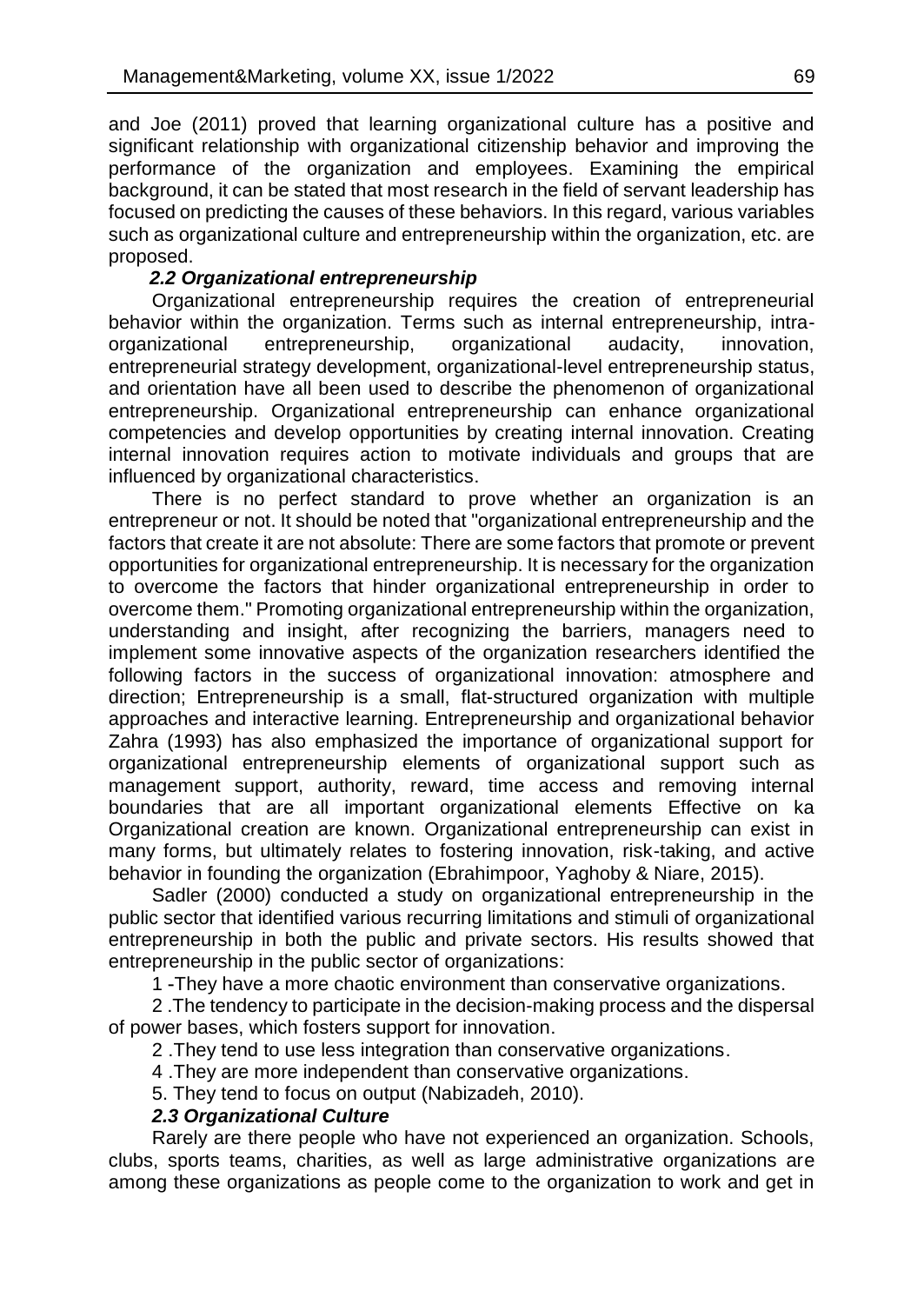touch with the etiquette of dressing in that organization, the stories that People talk about how it works, the rules and methods of running the organization, the organization's relations, the way of rituals and ceremonies, duties, payment system, its specialized language, humor and jokes that only internal members of the organization understand and are familiar with. be. (Afjeh, 2001, p. 287).

Organizational culture is an environmental variable that affects all members of the organization to different degrees, and therefore a proper understanding of this structure is important for effective organizational management and work. Members of the organization, to solve problems related to external compliance (for example, the best way to participate in global markets) and internal integration (the best way to coordinate and strengthen processes within an organization as the best way to solve problems of written and even unwritten culture They train their organization to new members, so with the necessary capacity to change and transform the organizational culture, it is possible to change the thoughts and feelings of a large part of the members of the organization (Lasen, Zang Shen, 2002, p. 62).

Many experts agree that organizational culture refers to a system of shared inference that members have of an organization, and this feature separates the two organizations from each other. An expansion system from which members share a common inference. It consists of a set that the organization values or values.

Organizational culture is the internal foundation and indeterminate structure of the organization that is manifested based on the goals, technology, structure, policies, performance and products of the organization and its most obvious manifestation can be seen in employee behavior (Amiri Kermanshahi, 1992, p. 80- 79).

In general, organizational culture is a perception that people have of an organization. Organizational culture is what exists in the organization, not in individuals. It is a special attribute that is assigned to the organization and represents the usual and fixed characteristics that distinguish an organization from other organizations.

Organizational culture is a set of key values, guiding beliefs, and differences that are common to members of an organization (Moshabeki, 2001, p. 438)

In general, organizational culture has characteristics that distinguish it from other elements of the organization.

Some characteristics of Robbins's organizational culture include the following: 1. Innovation and risk-taking: The extent to which employees are encouraged to innovate and take risks. 2- Attention to details: The extent to which management should pay attention to results and achievements. 2- Attention to the members of the organization. The amount of attention that management shows to the members of the organization when making decisions and involving people. 4- Paying attention to the results: The extent to which one should pay attention to the results and achievements (and not to the executive methods that lead to these results. 5- Paying attention to the team: The extent to which work and activities are centered around the team and not individuals. 6- Ambition: the degree to which individuals and members of the organization are ambitious and ambitious 7- Sustainability: the degree or degree that the organization emphasizes on maintaining the status quo (which is contrary to the trend and progress) (Hasanpour, 2011).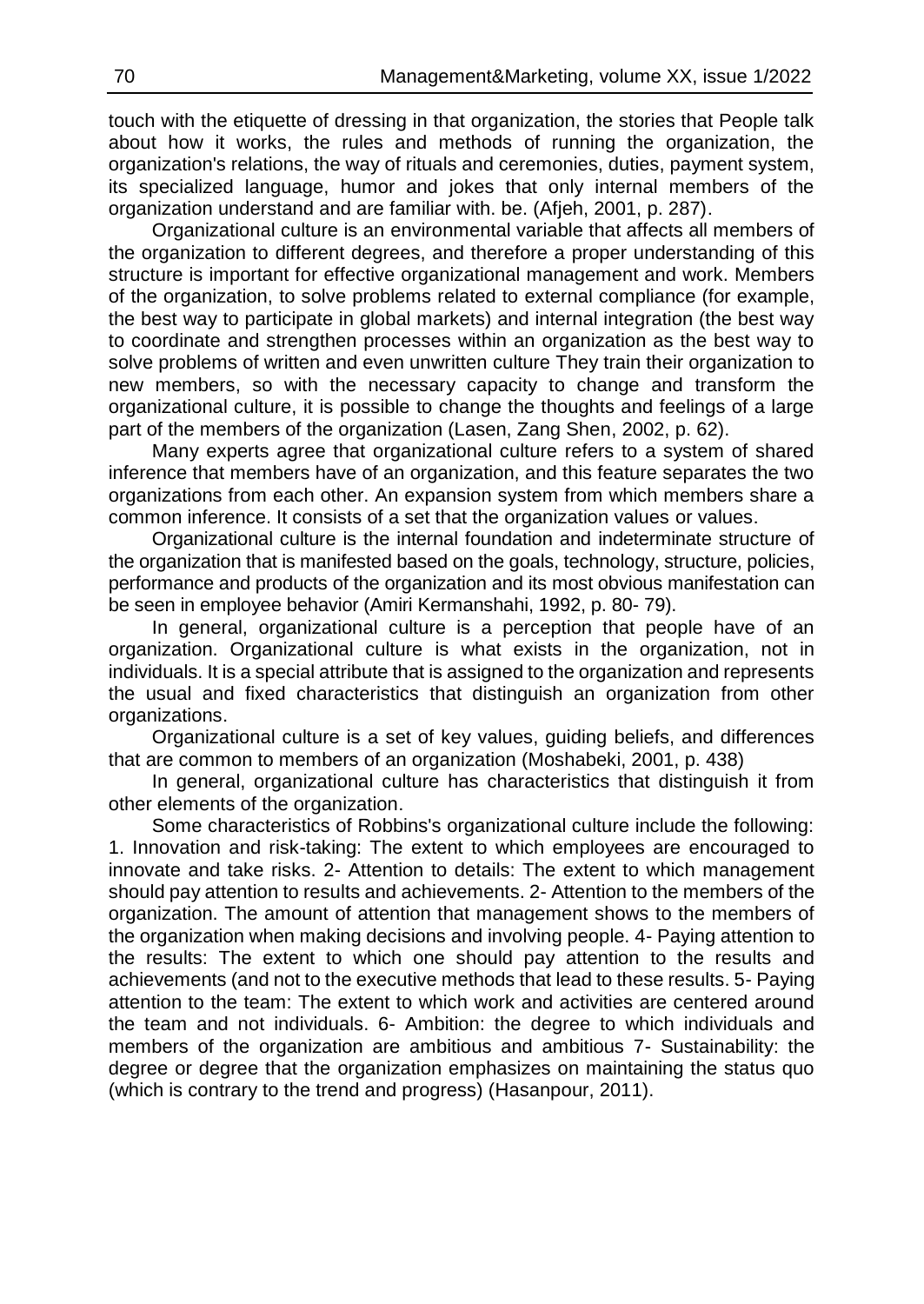### **3. Research method**

In terms of purpose, the present study is considered as a developmental applied study and in terms of nature and methods, it is considered as a descriptivesurvey study. Library studies have been conducted for the purpose of codification of theoretical basics of the study. The population of study includes the entire employees of the private banks located in districts 1, 2 and, 3 of the city of Tehran. According to the annual statistical report of the provincial government of Tehran, the population of study includes 616 individuals among whom, 425 individuals have been selected as the samples of the study through the application of the Cochran's formula (148 employees from Pasargad Bank, 107 from Parsian Bank, 57 from Eghtesad-e Novin Bank and, 113 from the Dey Bank). Considering the structure of the research population, the stratified random sampling method was used for the purpose of sampling. The required research data have been collected using the Denison's questionnaire of organizational culture, Gholipour's questionnaire of servant leadership and Hill's intrapreneurship questionnaire. The related data are shown in table 1. The former questionnaires were all standardized questionnaires verified by scholars and professors and therefore, they have high validities and reliabilities. In order to investigate the questionnaires' reliability, The Cronbach's alpha coefficient method was used and the resulting values were respectively equal to 0.79; 0.78 and 0.75 for the questionnaires of servant leadership, intrapreneurship and organizational culture. Inferential analysis of data and testing of research hypotheses have been carried out using the SPSS software and statistical technics of correlation and Kolmogorov-Smirnoff test.

# **4. Findings**

### *Descriptive analysis of data*

Results yielded from the descriptive statistics are shown in the following table:

| <b>Bank</b><br>name | Number<br>οf    | Marriage status of<br>Number of<br>Gender of employees<br>employees<br>employees |      |        |         |        |
|---------------------|-----------------|----------------------------------------------------------------------------------|------|--------|---------|--------|
|                     | <b>Branches</b> |                                                                                  | male | female | married | single |
| Pasargad            | 12              | 148                                                                              | 141  |        | 130     | 18     |
| Parsian             | 8               | 107                                                                              | 92   | 12     | 92      | 15     |
| $E-N$               | 6               | 57                                                                               | 45   | 12     | 53      | 4      |
| Dey                 | 5               | 113                                                                              | 101  | 12     | 102     | 11     |
| Total               | 31              | 425                                                                              | 379  | 46     | 377     | 48     |

### **Table 2. Descriptive data analysis**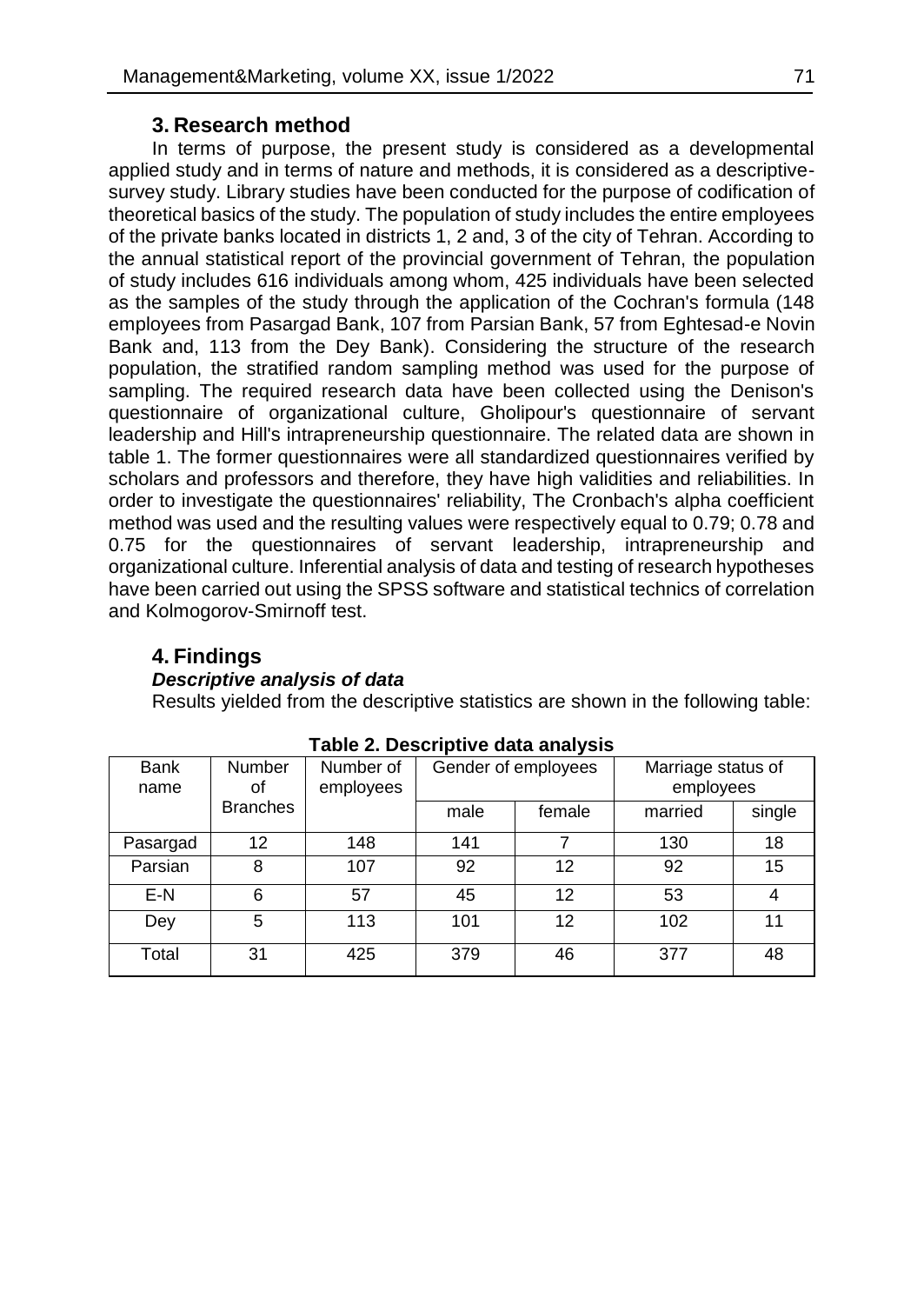|                        | .<br>-------- |      |      |         |                         |           |           |          |        |
|------------------------|---------------|------|------|---------|-------------------------|-----------|-----------|----------|--------|
| Education of employees |               |      |      |         | Experience of employees |           |           |          |        |
| М.                     | B.A           | Asc. | Dip. | Undered | $20 - 25$               | $15 - 20$ | $10 - 15$ | $5 - 10$ | Less   |
| A                      |               | Deg  |      | ucated  | years                   | years     | years     | years    | than 5 |
|                        |               | ree  |      |         |                         |           |           |          | years  |
| 2                      | 59            | 52   | 31   | 4       | 5                       | 6         | 75        | 37       | 25     |
| 5                      | 46            | 29   | 27   | 0       | 3                       |           | 47        | 28       | 22     |
| $\mathfrak{p}$         | 34            | 12   | 9    | 0       |                         |           | 24        | 16       | 15     |
| $\mathcal{P}$          | 63            | 13   | 35   | 0       | 4                       | 5         | 21        | 38       | 45     |
| 11                     | 202           | 106  | 102  | 4       | 13                      | 19        | 167       | 119      | 107    |

### **Table 3. Descriptive data analysis**

# **5. Inferential analysis of data**

Investigation of the normality of data distribution:

For this purpose, the Kolmogorov-Smirnoff test has been administered and according to the obtained result it's been concluded that the entire data have normal distributions.

| Variable           | <b>Index</b>     | Sig. | <b>Result</b> |
|--------------------|------------------|------|---------------|
| culture            | Job involvement  | 0.12 | Normal        |
|                    | Compatibility    | 0.22 | Normal        |
|                    | Adaptability     | 0.18 | Normal        |
|                    | Prophecy         | 0.31 | Normal        |
| Servant leadership |                  | 0.06 | Normal        |
|                    | intrapreneurship | 0.11 | Normal        |

**Table 4. Investigation of the normality of data distributions**

One of main research questions was regarding the identification of the governing culture in each bank so that the relationships between the research variables are investigated with regard to each bank's specific culture. Since the data are normally distributed, therefore we must use parametric tests including the NOVA for the purpose of determination of the governing organizational culture. This purpose has been followed for each bank individually:

Considering the mentioned content, we have: the averages of the four-fold dimensions of the organizational cultures of the studied private banks differ in a statistically significant manner. This hypothesis is re-written in the following form:

H0: the averages of the four-fold dimensions of organizational culture have no significant difference from each other

 $H<sub>1</sub>$ : at least the average of one of the four-fold dimensions of organizational culture is statistically significantly different from other dimensions

H<sub>0</sub>:  $\mu_1 = \mu_2 = \mu_3 = \mu_4$ 

H<sub>1</sub>:  $\mu_i \neq \mu_i$ 

ANOVA test has been used for the purpose of testing the upper hypothesis and the results are shown in the following table: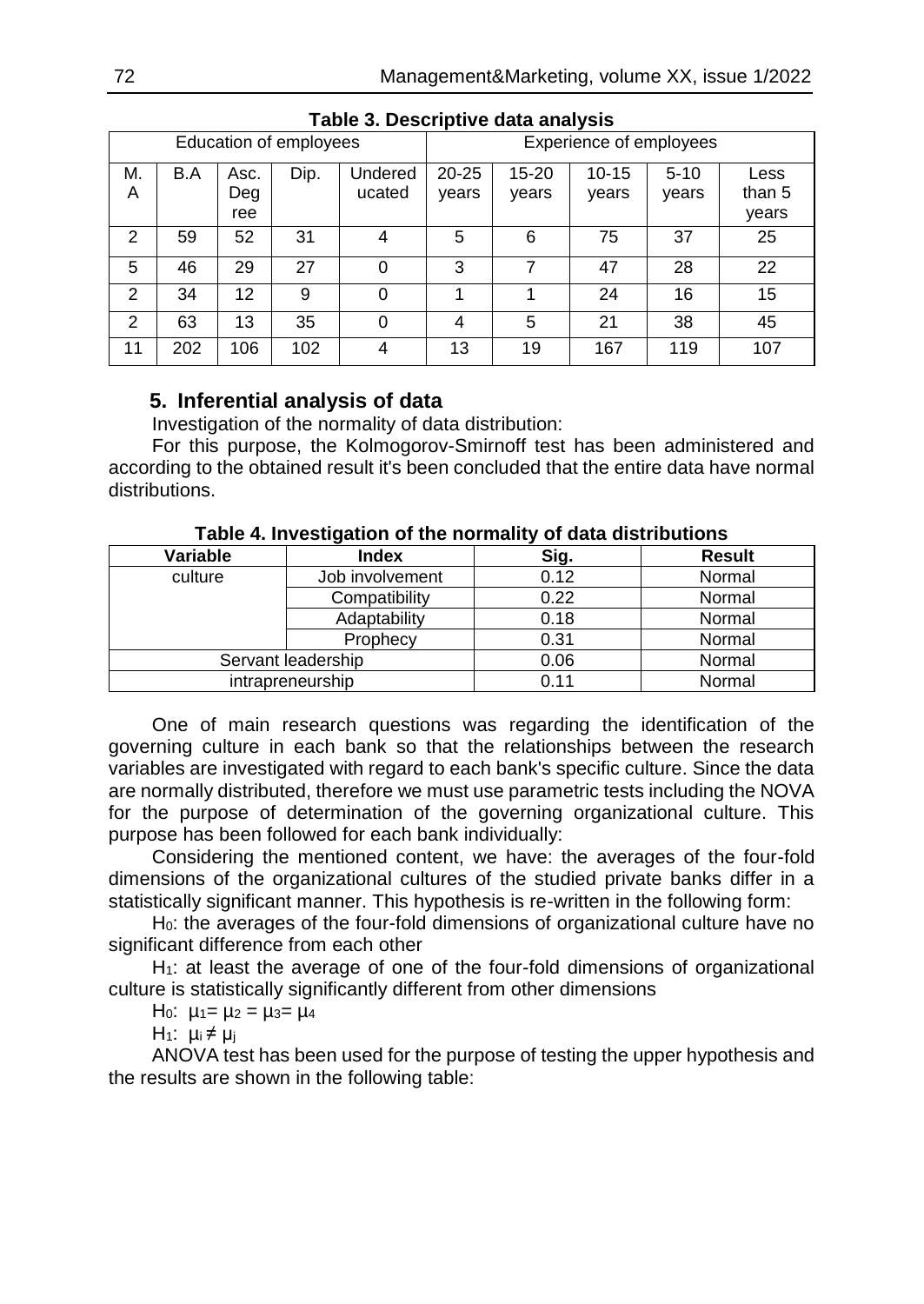| Bank name | Sig. |      | Result         |
|-----------|------|------|----------------|
| Pasargad  | 0.00 | 4.86 | $H_0$ rejected |
| Parsian   | 0.00 | 3.12 | $H_0$ rejected |
| F-N       | 0.00 | 3.45 | $H_0$ rejected |
| Jev       | 00.( | 3.78 | $H0$ rejected  |

**Table 5. Results of the ANOVA test**

The upper table shows that the significance value obtained for the studied banks is smaller than 0.05 and therefore it can be claimed with a 95% confidence that at least the average of one of the four-fold dimensions of organizational culture is statistically significantly different from other dimensions in all of the four banks of Pasargad, Parsian, Eghtesad-e Novin (E-N) and, Dey located in the districts 1 to 3 of the city of Tehran. However, in order to be able to show that which dimension of organizational culture is statistically different from the other dimensions, Post-Hoc tests must be used. The following tables show the results of the LSD test which is a Post-Hoc test:

| Organizational culture<br>in Pasargad bank | <b>Dimensions</b> | Average | Sig. | result                  |  |  |
|--------------------------------------------|-------------------|---------|------|-------------------------|--|--|
| Job involvement                            | Compatibility     | 4.11    | 0.00 | $H_0$ rejected          |  |  |
| 3.22                                       | Adaptability      | 3.31    | 0.00 | $H_0$ rejected          |  |  |
|                                            | Prophecy          | 3.68    | 0.00 | $H_0$ rejected          |  |  |
| Compatibility                              | involvement       | 3.22    | 0.00 | $H_0$ rejected          |  |  |
| 4.11                                       | Adaptability      | 3.31    | 0.00 | H <sub>0</sub> rejected |  |  |
|                                            | Prophecy          | 3.68    | 0.00 | H <sub>0</sub> rejected |  |  |
| Adaptability                               | involvement       | 3.22    | 0.00 | H <sub>0</sub> rejected |  |  |
| 3.31                                       | compatibility     | 4.11    | 0.00 | H <sub>0</sub> rejected |  |  |
|                                            | Prophecy          | 3.68    | 0.00 | H <sub>0</sub> rejected |  |  |
| Prophecy                                   | involvement       | 3.22    | 0.00 | H <sub>0</sub> rejected |  |  |
| 3.68                                       | compatibility     | 4.11    | 0.00 | H <sub>0</sub> rejected |  |  |
|                                            | adaptability      | 3.31    | 0.00 | H <sub>0</sub> rejected |  |  |

**Table 6. LSD test for the Pasargad Bank**

### **Table 7. LSD test for the Parsian Bank**

| Organizational culture<br>in Parsian bank | <b>Dimensions</b> | Average | Sig. | result                  |
|-------------------------------------------|-------------------|---------|------|-------------------------|
| Job involvement                           | Compatibility     | 3.15    | 0.00 | H <sub>0</sub> rejected |
| 3.29                                      | Adaptability      | 3.23    | 0.00 | H <sub>0</sub> rejected |
|                                           | Prophecy          | 3.78    | 0.00 | H <sub>0</sub> rejected |
| Compatibility                             | Involvement       | 3.29    | 0.00 | H <sub>0</sub> rejected |
| 3.15                                      | Adaptability      | 3.23    | 0.00 | H <sub>0</sub> rejected |
|                                           | Prophecy          | 3.78    | 0.00 | H <sub>0</sub> rejected |
| Adaptability                              | involvement       | 3.29    | 0.00 | H <sub>0</sub> rejected |
| 3.23                                      | Adaptability      | 3.15    | 0.00 | H <sub>0</sub> rejected |
|                                           | Prophecy          | 3.78    | 0.00 | $H_0$ rejected          |
| Prophecy                                  | involvement       | 3.29    | 0.00 | H <sub>0</sub> rejected |
| 3.78                                      | compatibility     | 3.15    | 0.00 | $H_0$ rejected          |
|                                           | adaptability      | 3.23    | 0.00 | $H_0$ rejected          |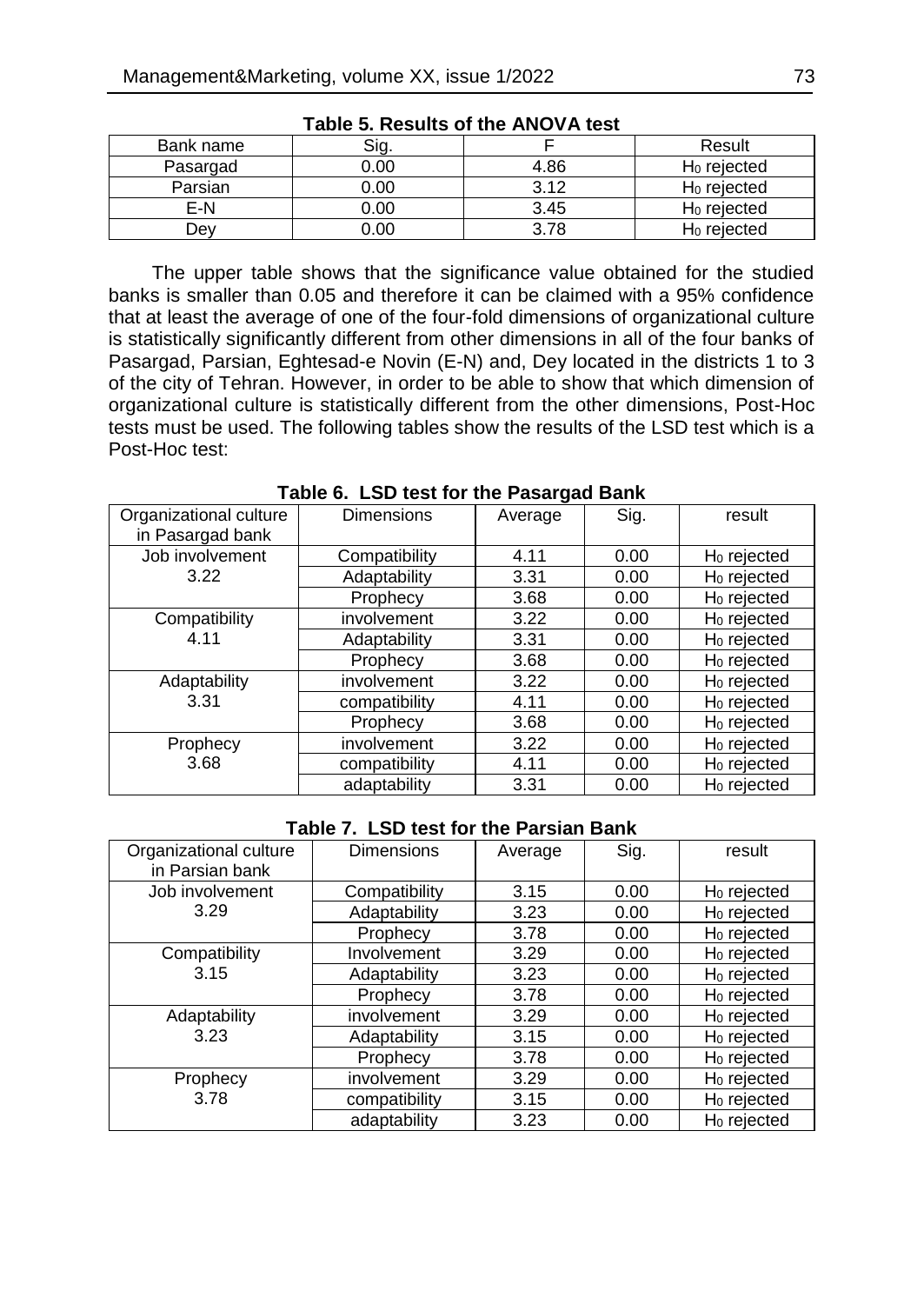| Organizational culture<br>in E-N bank | <b>Dimensions</b> | Average | Sig. | result                  |  |
|---------------------------------------|-------------------|---------|------|-------------------------|--|
|                                       |                   |         |      |                         |  |
| Job involvement                       | Compatibility     | 3.03    | 0.00 | H <sub>0</sub> rejected |  |
| 3.11                                  | Adaptability      | 3.96    | 0.00 | H <sub>0</sub> rejected |  |
|                                       | Prophecy          | 3.67    | 0.00 | H <sub>0</sub> rejected |  |
| Compatibility                         | Involvement       | 3.11    | 0.00 | H <sub>0</sub> rejected |  |
| 3.03                                  | Adaptability      | 3.96    | 0.00 | H <sub>0</sub> rejected |  |
|                                       | Prophecy          | 3.67    | 0.00 | H <sub>0</sub> rejected |  |
| Adaptability                          | involvement       | 3.11    | 0.00 | H <sub>0</sub> rejected |  |
| 3.296                                 | Adaptability      | 3.03    | 0.00 | $H_0$ rejected          |  |
|                                       | Prophecy          | 3.67    | 0.00 | H <sub>0</sub> rejected |  |
| Prophecy                              | involvement       | 3.11    | 0.00 | $H_0$ rejected          |  |
| 3.67                                  | compatibility     | 3.03    | 0.00 | H <sub>0</sub> rejected |  |
|                                       | adaptability      | 3.96    | 0.00 | $H_0$ rejected          |  |

## **Table 8. LSD test for the Eghtesad-e Novin Bank**

### **Table 9. LSD test for the Dey Bank**

| Organizational culture<br>in Dey bank | Dimensions    | Average | Sig. | result                  |
|---------------------------------------|---------------|---------|------|-------------------------|
| Job involvement                       | Compatibility | 3.68    | 0.00 | H <sub>0</sub> rejected |
| 3.22                                  | Adaptability  | 3.17    | 0.00 | $H_0$ rejected          |
|                                       | Prophecy      | 4.02    | 0.00 | H <sub>0</sub> rejected |
| Compatibility                         | Involvement   | 3.22    | 0.00 | $H_0$ rejected          |
| 3.68                                  | Adaptability  | 3.17    | 0.00 | H <sub>0</sub> rejected |
|                                       | Prophecy      | 4.02    | 0.00 | $H_0$ rejected          |
| Adaptability                          | involvement   | 3.22    | 0.00 | H <sub>0</sub> rejected |
| 3.17                                  | Adaptability  | 3.68    | 0.00 | $H_0$ rejected          |
|                                       | Prophecy      | 4.02    | 0.00 | H <sub>0</sub> rejected |
| Prophecy                              | involvement   | 3.22    | 0.00 | $H_0$ rejected          |
| 4.02                                  | compatibility | 3.68    | 0.00 | H <sub>0</sub> rejected |
|                                       | adaptability  | 3.17    | 0.00 | H <sub>0</sub> rejected |

Considering the above-mentioned results and through comparing the calculated sig. values with the standard error value of 0.05 for the paired comparison of the four dimensions of organizational culture it can be concluded that the dimension of organizational compatibility in the culture of the Pasargad Bank has the highest average and since it is statistically significantly different than the other dimensions, it is concluded that compatibility is the governing culture of the Pasargad bank. After compatibility, the dimension of prophecy is considered as the second important cultural dimension of the Pasargad bank. Nevertheless, no statistically significant differences were reported between the dimensions of adaptability and job involvement in this bank.

In terms of the Parsian bank, organizational prophecy is the governing culture with the highest associated average. However, considering the calculated significance values of the rest of dimensions show no statistically significant differences between them.

In terms of the Eghtesad-e Novin Bank, the highest significance value was associated to the adaptability dimension. After this dimension, the second important dimension in this bank is the dimension of prophecy. However no statistically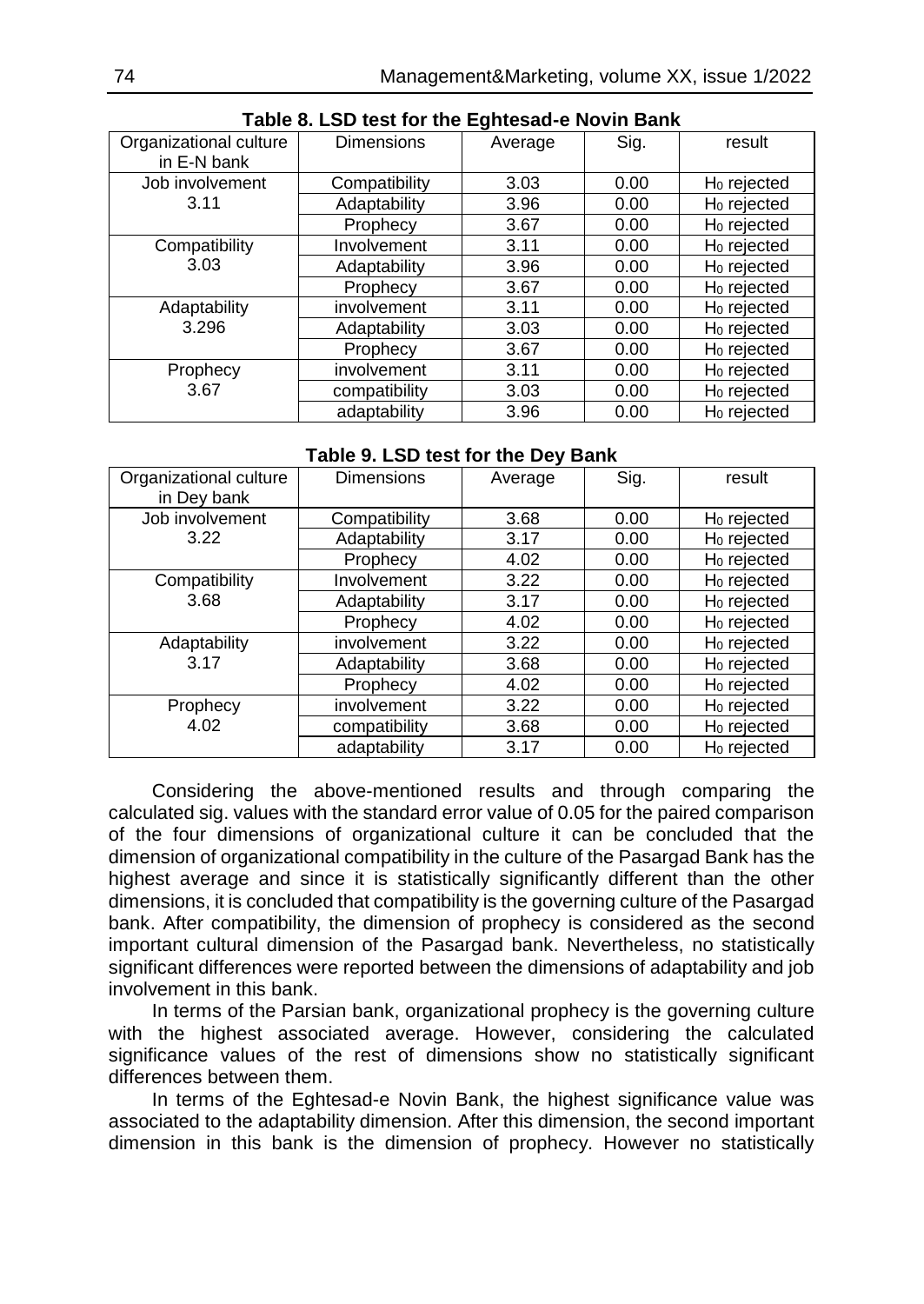significant differences were found between the remaining two dimensions of compatibility and job involvement.

In terms of the Dey Bank, the highest calculated significance value is associated to the dimension of organizational prophecy, turning this dimension into a dimension that is statistically significantly different from the rest of dimensions. After prophecy, the second important dimension in the Dey Bank was identified as the dimension of compatibility. However no statistically significant differences were found between the dimensions of compatibility and job involvement.

Considering the above-mentioned results, the research hypotheses regarding the studied banks are as follows:

 There exists a statistically significant relationship between servant leadership and intrapreneurship in the compatibility-based culture of the Pasargad Bank branches located in districts 1-3 of Tehran

 There exists a statistically significant relationship between servant leadership and intrapreneurship in the prophecy-based culture of the Parsian Bank branches located in districts 1-3 of Tehran

 There exists a statistically significant relationship between servant leadership and intrapreneurship in the adaptability-based culture of the Eghtesad-e Novin Bank branches located in districts 1-3 of Tehran

 There exists a statistically significant relationship between servant leadership and intrapreneurship in the prophecy-based culture of the Day Bank branches located in districts 1-3 of Tehran

The upper hypotheses have been formulated as statistical hypotheses according to the following form:

 $H_0: \rho = 0$   $H_1$  $H_1$ :  $\rho \neq 0$ 

H0: there exist no statistically significant relationships between servant leadership and intrapreneurship

H<sub>1</sub>: there exists a statistically significant relationship between servant leadership and intrapreneurship

Since the data distributions have been shown to be normal, the Pearson's correlation test would be used for the purpose of testing the upper hypotheses.

| <b>Intrapreneurship</b> |           |       |              |                         |  |  |  |
|-------------------------|-----------|-------|--------------|-------------------------|--|--|--|
| <b>Bank Name</b>        | Abundance | Error | Relationship | Result                  |  |  |  |
|                         |           |       | intensity    |                         |  |  |  |
| Pasargad                | 148       | 0.00  | 0.82         | $H_0$ rejected          |  |  |  |
| Parsian                 | 107       | 0.23  | 0.41         | $H_0$ accepted          |  |  |  |
| E-N                     | 57        | 0.00  | 0.78         | $H_0$ rejected          |  |  |  |
| Dev                     | 113       | 0.41  | 0.32         | H <sub>0</sub> accepted |  |  |  |

**Table 10. Investigation of the relationship between servant leadership and intrapreneurship**

Considering the above table, in case of the Pasargad bank, the significance value is smaller than the calculated Error value of 0.05 and it means that the H0 hypothesis is rejected. In other words, under a 95% confidence it can be stated that there exists a significant relationship between servant leadership and intrapreneurship (0.82) in the Bank of Pasargad. In terms of the Parsian bank, there is no evidence in the confidence range of 95% for rejection of the H0 hypothesis and therefore it cannot be claimed that there exists a statistically significant relationship between servant leadership and intrapreneurship in Parsian Bank. In terms of the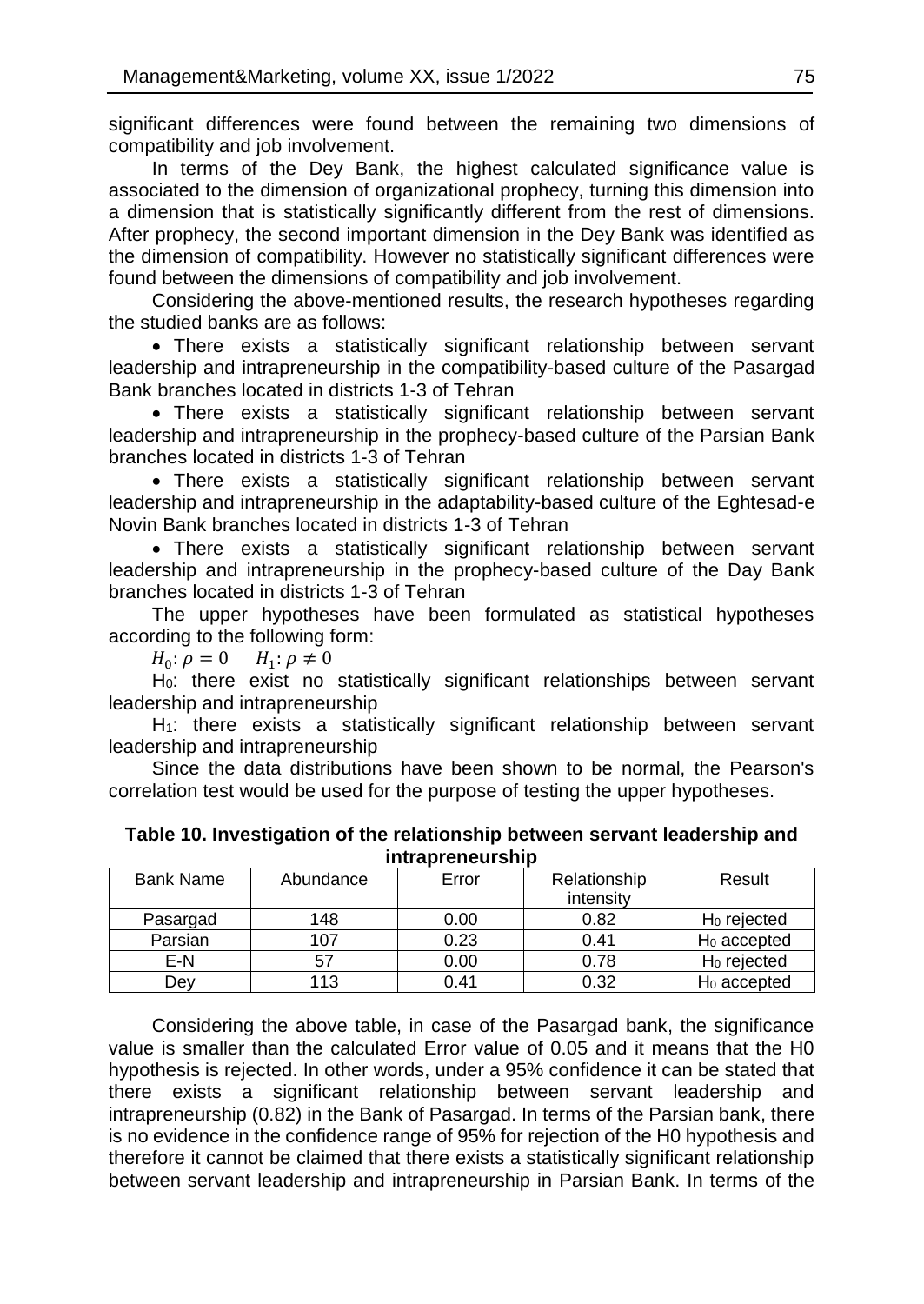Eghtesad-e Novin Bank, it can be claimed under a 95% confidence that there exists a significant relationship between servant leadership and intrapreneurship (0.78). In terms of the Dey bank, there is no evidence in the confidence range of 95% for rejection of the H0 hypothesis and therefore it cannot be claimed that there exists a statistically significant relationship between servant leadership and intrapreneurship in this bank.

## **6. Discussion and conclusions**

In the present study the organizational culture of the branches of Pasargad Bank located in the districts 1-3 of the city of Tehran has been identified using Denison's model and afterwards, the relationships between the research variables have been investigated. According to the findings of the study it can be concluded that in case of the Pasargad Bank, the dimension of compatibility is the governing organizational culture. On the other hand, it has been indicated that organizational prophecy is the dominant culture of the Parsian bank. Nonetheless, in case of the Eghtesad-e Novin Bank, it has been turned out that adaptability is the dominant organizational culture. Nevertheless, results have also shown that the dominant organizational culture in the Dey bank is based on organizational prophecy. Identification of the dominant or the governing organizational culture using the Denison's model has already been done by researchers including Rahim Nia & Alizadeh (2009); Ardalan et al., (2008) and; Monavarian & Bakhtaei (2007). Results of testing research hypotheses show statistically significant relationships between the variables of servant leadership and intrapreneurship in the Pasargad and Eghtesad-e Novin Banks. Nevertheless, considering the obtained results regarding the Parsian and Dey banks, there exist no statistically significant relationships between the former and latter variables. It seems that this difference is due to the adjusting effect of organizational culture.

Culture plays an important role in the organization. When members of the organization become accustomed to an organizational culture, they perceive the events of the organization in a similar way and attribute the concept to them as a connecting force and the creation of cognitive and emotional domains between them and members within the organization and non-individuals. The member is used as a person outside the organization. When an individual becomes part of the organization, not only does he or she act like others, but he or she, like other members, has a common sense of organizational issues and challenges. A correct understanding of organizational culture by identifying permissible and unauthorized matters in an organization has many benefits. A strong organizational culture can significantly affect the commitment of employees and increase their firmness of behavior and be a substitute for formal laws and regulations. Strong culture also makes people feel better about what they are doing and does things well. As a result, it leads to better performance and greater productivity.

In every organization it is crucially important to codify and provide suitable training programs with the purpose of development and growth of the skills related to servant leadership as well as providing special advantages for the managers who have successfully passed these training courses. By showing signs of servant leadership style, managers create an atmosphere of trust, cooperation, collaboration and etc. in their organizations. As a result, employees will also show higher OCB levels. Managers can undertake behaviors such as caring for ethical principles, establishing good relationships, valuing personal and cultural differences, making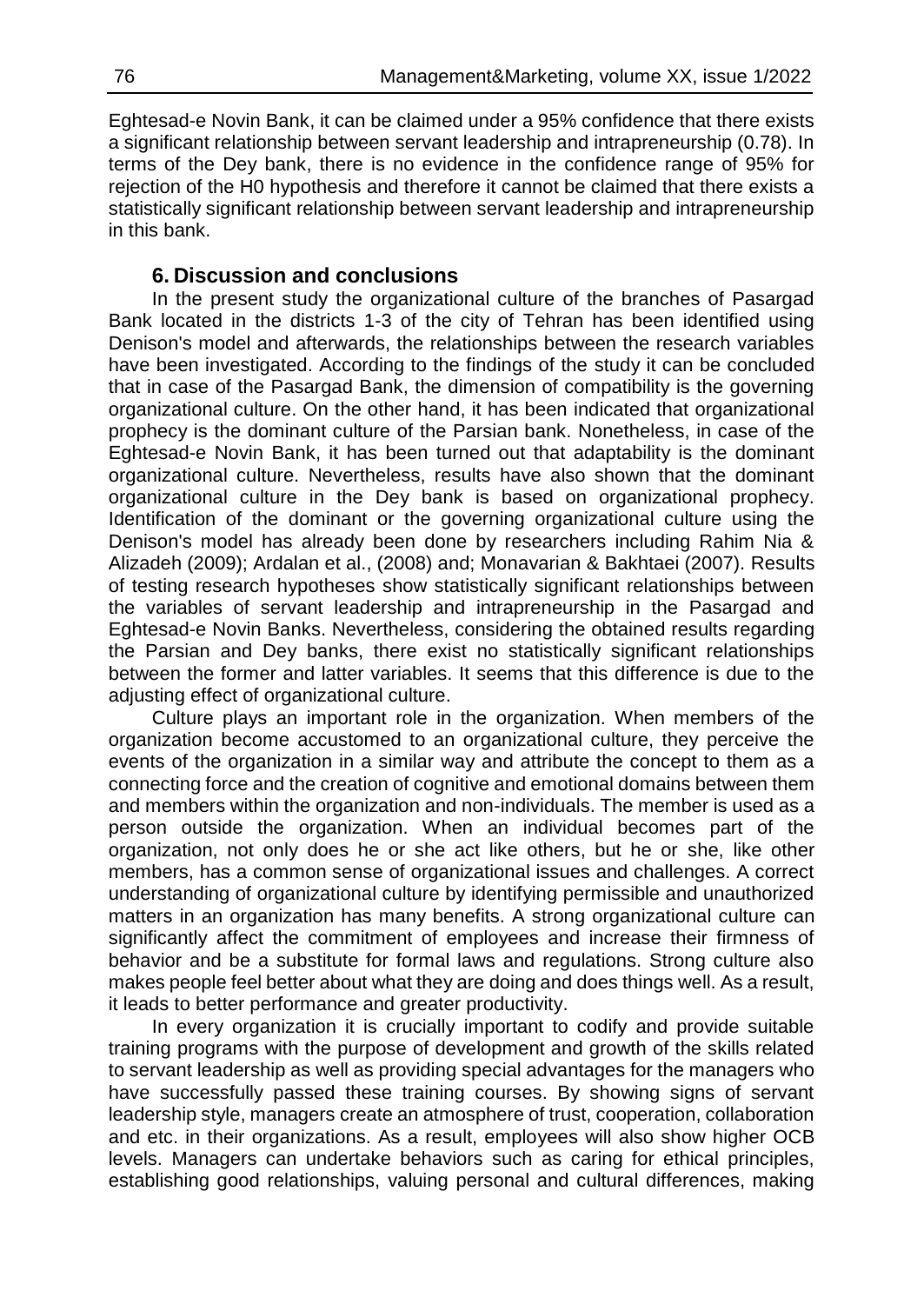honest self-evaluations, being a good listener for the employees and, prioritizing employees' needs over their own personal needs in order to improve their skills. Creation of intrapreneurship requires a culture based on common goals. Intrapreneurship will be developed and expanded in an environment in which there are common goals and attitudes towards voluntary following of rules and organizational regulations, tolerance against difficulties and daily hardships and, organizational loyalty. Organizations must continuously make efforts for the development of the skills of their employees. therefore, the managers are recommended to propagate basic values in their organizations while synchronizing various organizational units with different functions for reaching an agreement. Organizations must find ways for supplication of requirements of undergoing changes while knowing the environments fully, responding to ongoing incentives and being aware of future changes. Nevertheless, one of the most important concerns of every bank is to preserve the current customers and realization of this goal needs the organizations to understand the demands of their customers while responding to them and being prepared to deal with them in advance.

Therefore, in order to survive and continue their life in the field of global competition, organizations are forced to accept change and transformation within organizations, which in itself requires strengthening the spirit of creativity, hope and development of entrepreneurial culture among employees, and this only if Optimally and successfully, it will be realized that the management of organizations, in addition to applying motivational management policies, pay special attention to the role of leadership within the organization, and this requires the use of a special style of leadership based on current conditions and future prospects to atmosphere the organization. To facilitate the conditions for change and creativity. It is also through leadership that they are able to achieve the ideal vision of the organization, and given that the most difficult aspect of change efforts is related to changing human behaviors and skills, the leadership role of managers at different levels of the organization is paramount. Therefore, paying attention to this vital factor in organizations, namely "leadership" is one of the inevitable necessities in the survival and development of organizations.

The results of the present study can help managers and leaders of the organization to understand the importance of paying attention to subordinates and listening to them, empathy and understanding and acceptance of others, helping and ability to help others, awareness and vigilance, convincing others through agreement, concept Build, think beyond the needs of today and generalize to the future, anticipate, foresight and work with reflection, service, build trust and meet the needs of others, commit to the growth and development of others, and emphasize teamwork to help In this way, they cultivate a dynamic organizational environment and active followers and an organizational atmosphere full of trust, and lead to entrepreneurship and innovative actions in the organization. It also helps researchers to better understand the importance of paying attention to servant leadership so that servant leadership as a key factor leads to innovative initiatives and entrepreneurship in the organization.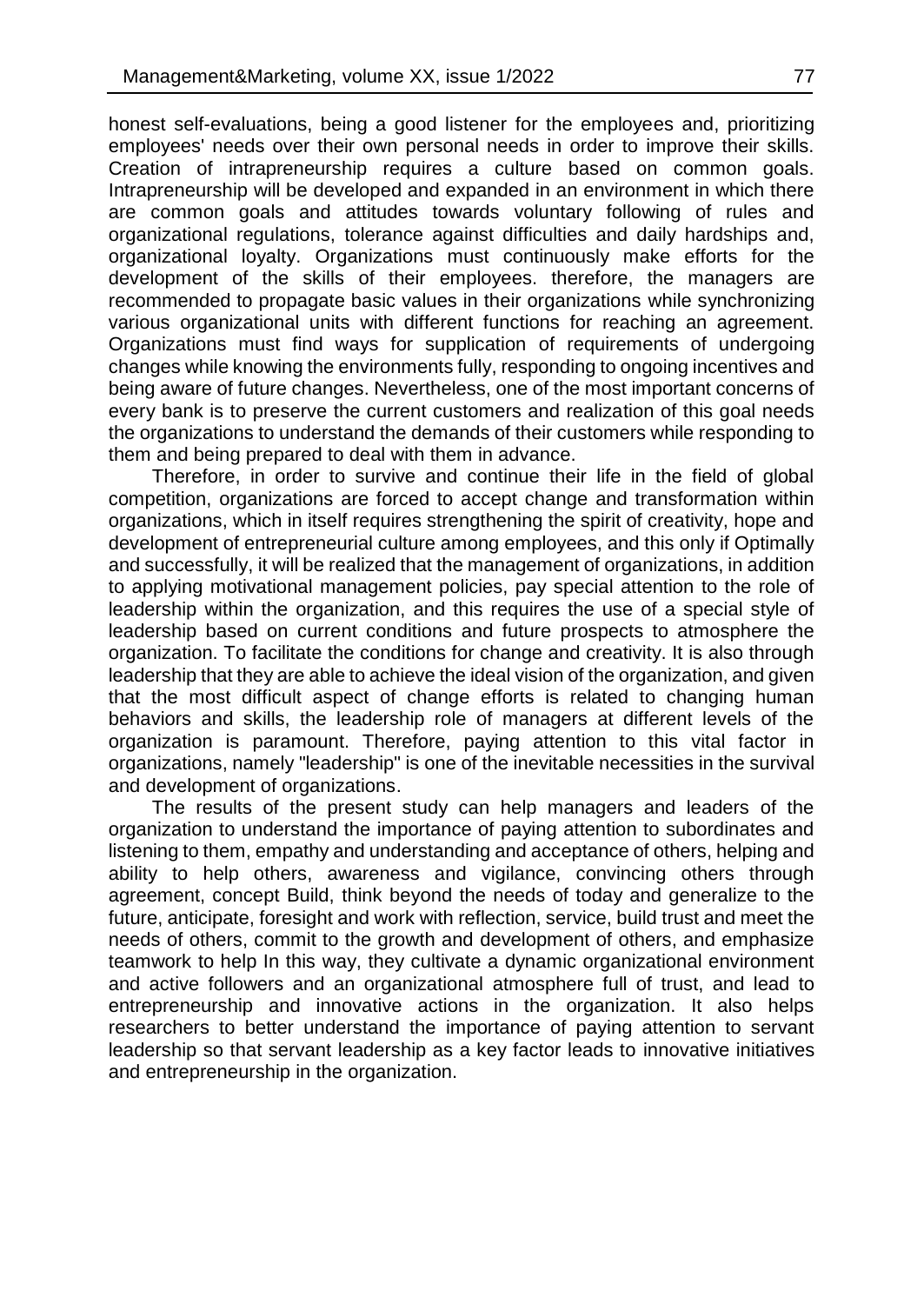# **REFERENCES**

- Afjeh, S., Akbar, A. (2001), Philosophical Foundations and Theories of Leadership and Organizational Behavior, Tehran: Organization for the Study and Compilation of Humanities Books.
- Andersen, J.A. (2009), When a servant leadership comes knocking*…, Leadership & Organizational Development Journal*, vol. 30 (1), 4-15. https://doi.org/10.1108/01437730910927070
- Castro, C.B & Armario, E.M & Ruiz, David.M (2004), The influence of employee organizational citizenship Behavior on customer loyalty*. International journal of Service industry management*. Vol.15 No.1, pp. 27-53. https://doi.org/10.1108/09564230410523321
- Daley, D.M. and Vasu M.L. (1998), Fostering organizational trust in North Carolina: The pivotal role of administrators and political leaders, *Administration and Society*, vol. 30, (1), pp. 62-84. https://doi.org/10.1177/009539979803000105
- Dodgson, M. (1993), Learning, trust, and technological collaboration, *Human Relations*, vol. 46,(1), pp. 77-95. https://doi.org/10.1177/001872679304600106
- Eslami, Y., Jalali, S. H., Hosseini, S. F. (2012), A Study of Structural Relationships between Servant Leadership and Organizational Service Orientation and Organizational Citizenship Behavior of Employees Queue: Bank Mellat Tehran Branches, *Quarterly Journal of Management Research in Iran*, volume 16, number 1, pp. 72-53.
- Ghalavandi, H. and others. (2011), Predicting the Organizational Citizenship Behavior of Teachers Based on the Leadership Characteristics of Managers Servants in High School Schools in Naghadeh. *New Educational Ideas*, volume 7, issue 4.
- Gholipour, A., Hazrati, M. (2009), Explaining the tool for measuring servant leadership in Iranian government organizations, *Quarterly Journal of Management Research*, 2 (3), 27-50.
- Hall, A. T., Zinko, R. P., Alexia A. F., and Gerald R. (2009), Organizational citizenship behavior and reputation: mediators in the relationships between accountability and Job performance and satisfaction, *Journal of Leadership & Organizational Studies,* 15(4), pp. 381-392. https://doi.org/10.1177/1548051809331504
- Hassanpour, A., (2011), A Practical Model for Servant Leadership, *Tadbir Monthly*, Fifteenth Year, No. 153.
- Hill, J. (2007), Servant leadership characteristics of high school principals, organizational culture, and student performance: A correlational study, The Requirements for the Degree of Doctor of education, Grand Forks: North Dakota University.
- Hossam M. and Abu Elanain (2008), An investigation of the relationship of openness to experience and organizational citizenship behavior, *Journal of Academy of Business*, 13, 1, 72-78.
- Jo, S.J. & Joo, B.K. (2011), The Influences of Learning Organization Culture Organizational Commitment and Organizational Citizenship Behaviors. *Knowledge Sharing*,1,2-20. https://doi.org/10.1177/1548051811405208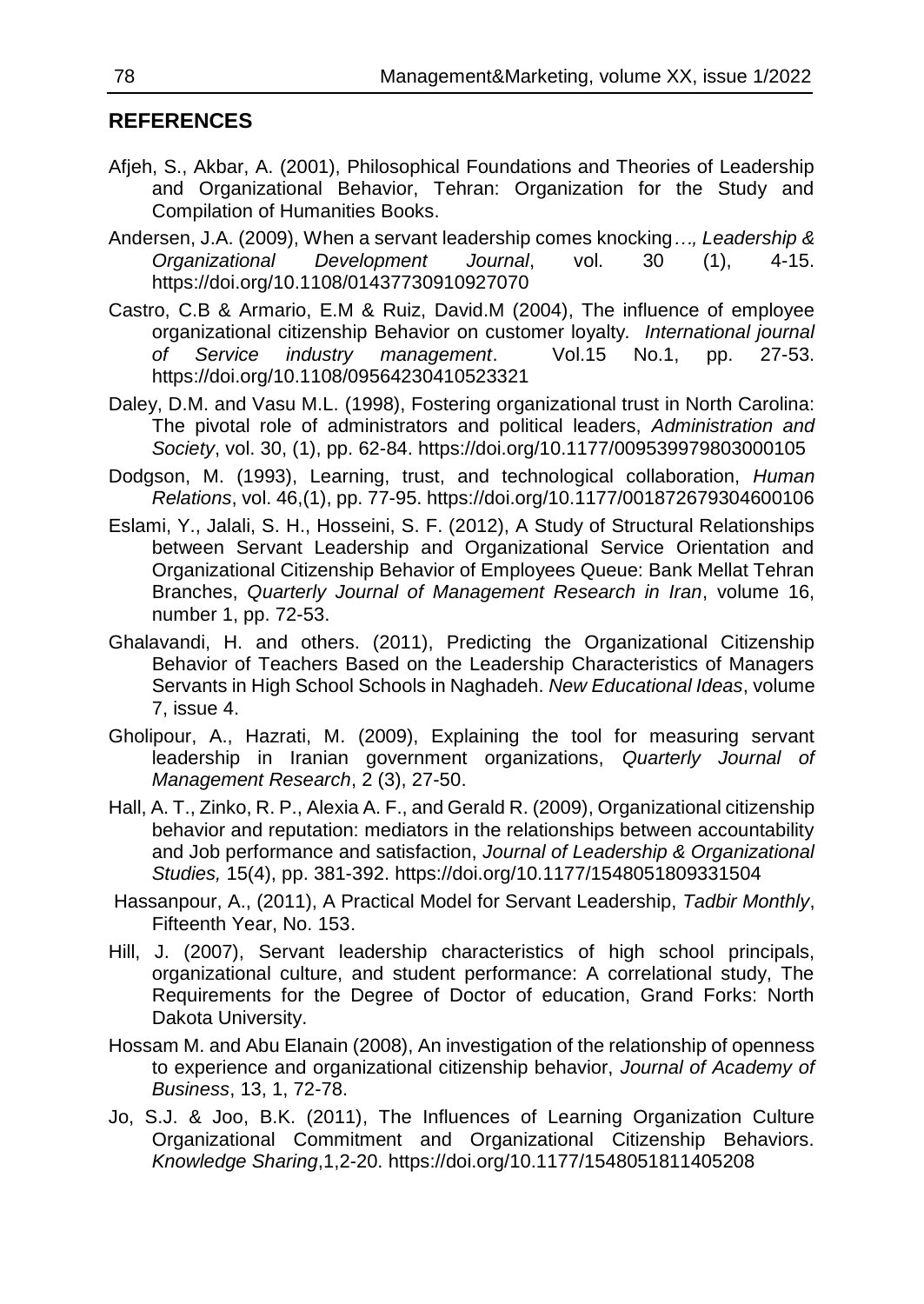- Karaminia, R., Salimi, S., Hossein A., A., (2010), The relationship between leadership style and culture and organizational commitment in law enforcement, *Journal of Military Medicine*, No. 44, pp. 65-70.
- Khoshbakhti, J. et al. (2012), The Relationship between Servant Leadership and Employee Organizational Commitment in Sports Boards of Bushehr Province, *Sports Management Studies*, No. 16, Winter.
- Kwong G. & Brian Z.J., Low, (2014), The Influence of Servant Leadership towards Organizational Commitment: The Mediating Role of Trust in Leaders, *International Journal of Business and Management*; Vol. 9, No. 1; pp.17-25.
- Lawson, R. and Zang S. (2002), Organizational Psychology, Organizational Behavior (Principles and Applications), translated by Ramezan Hassanzadeh, Tehran: Savalan.
- Markoczy L. & Xin K. (2004), The virtues of omission in organizational citizenship behavior, Anderson Graduate School of Management: University of California
- Moshabeki, A. (2000), Organizational Behavior Management, Applied Analysis, Value of Human Behavior, Tehran: Termeh Publishing Second Edition.
- Nash J.B & DeGraaf,D. (2007), From Servant Leadership to Social Entrepreneurship: Becoming Hopeful Travelers, available at: www.aahperd.org/aapar/people/.../J-B-Nash-Lecture\_DeGraaf07.pdf.
- Omoh, D.A.O (2007), Analysis of servant leadership characteristics: A case study of community college president, PhD Dissertation, Capella university.
- Page, D. (2003), Experiential Learning for Servant Leadership, Paper presented at the Servant Leadership Roundtable, School of leadership studies, Regent University.
- Patterson K. (2003), Servant leadership: A theorical model. A Dissertation presented in partial fulfillment of the requirement for the degree. Doctor of Philosophy, Regent University.
- Perren, L. (2005), Comparing Entrepreneurship and Leadership: A Textual Analysis, The Council for Excellence in Management and Leadership, available at: www.managementand leadershipcouncil.org/reports/r6.htm.
- Podsakoff, M. P., Mackenzie, B., S, Puine, B. J., and Bachrach, G. D. (2006), Organizational Citizenship Behaviors: A Critical Review of the Theoretical and Empirical Literature and Suggestions for Future Research, *Journal of Management*, 26, 513-563. <https://doi.org/10.1016/S0149-2063> (00)00047-7
- Russell R.F., Gregory Stone, A. (2002), A Review of Servant Leadership Attributes: Developing a Practical Model, *Leadership and Organization development Journal*, vol 23(3), pp. 145- 157. https://doi.org/10.1108/01437730210424
- Shine, E. (2004), Organizational Culture Management and Leadership, translated by Borzoo Farhi Buzanjani and Shamsuddin Nouri Najafi, Tehran: Young TV First Edition.
- Shirani B., S. (2011), Investigating the Relationship Between Leadership Servers and Organizational Accountability of High School Teachers in Shahrekord.
- van Dierendonck, D. (2011) Servant leadership: A review and synthesis, *Journal of Management*, 37, 1228-1261. https://doi.org/10.1177/0149206310380462